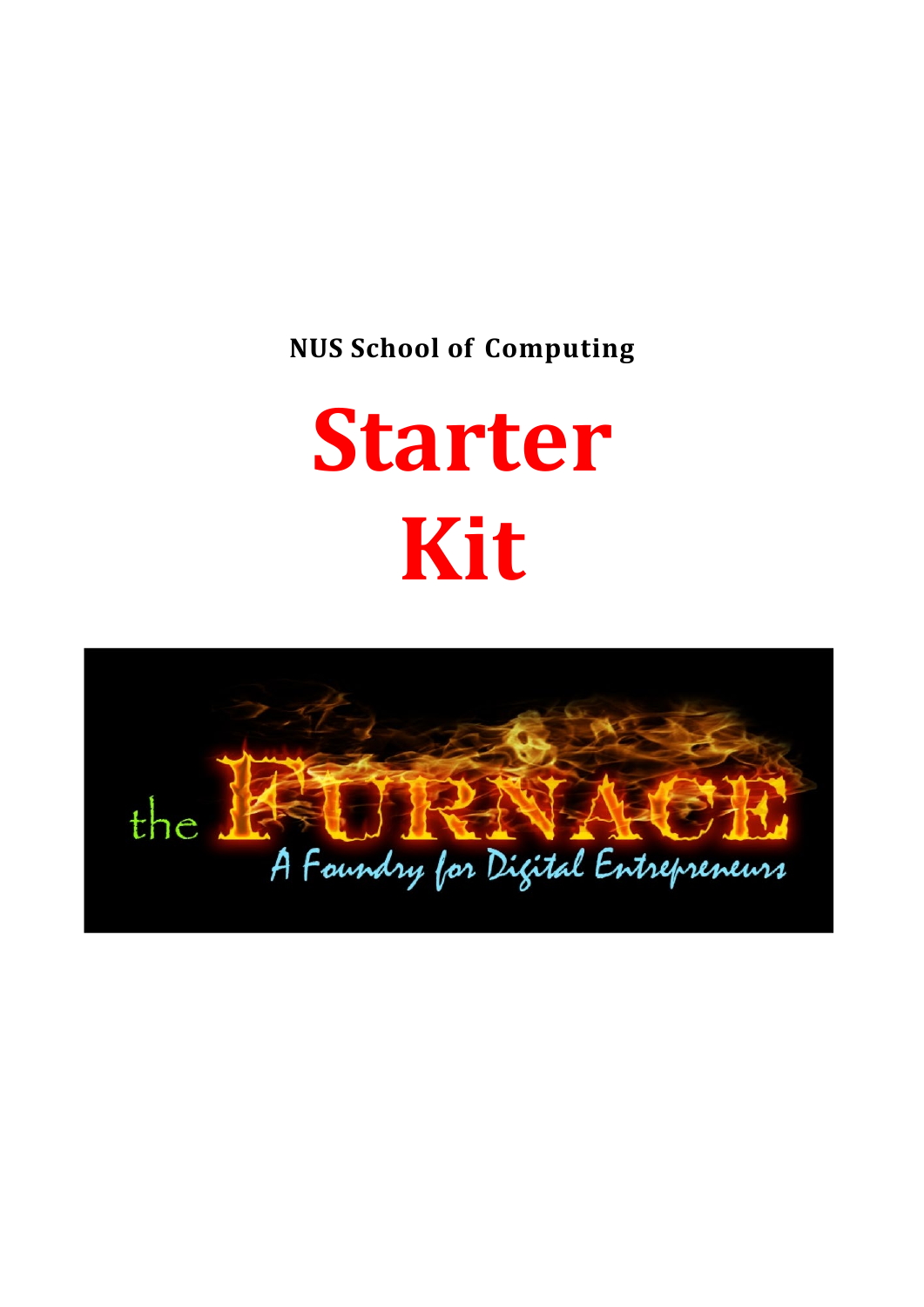# **About The Furnace in Brief**

*The Furnace* is NUS School of Computing's (SoC) early-stage incubator. Here is our URL:

[http://www.comp.nus.edu.sg/entrepreneurship/.](http://www.comp.nus.edu.sg/entrepreneurship/)

#### **Why?**

The fastest growing companies in the world are tech companies. The most famous examples of entrepreneurship in recent times, from *Apple* to *Baidu* to *Facebook*, are computing companies. With so many smart students and talented faculty, SoC is a great source for high tech high growth startups. The Furnace seeks to help aspiring entrepreneurs as they take their first steps towards building a great company.

#### **What?**

We provide experienced mentorship for startups associated with SoC, as well as office space, network connectivity, telephone lines and furniture. There's overflow spaces for interns as well as a lounge to relax in. The best part of the deal is that while there's a nominal monthly charge, you don't need to pay unless and until you are able to afford it.

#### **Who?**

For: students, alumni and staff of SoC and NUS. Visit our website to find out more about eligibility and how to apply.

Mentoring is provided by SoC faculty, including adjunct faculty who have founded and run startups and made venture

investments.

#### **When?**

Whenever you are ready. But right now would be a good time to drop us an email. Singapore's tech startup scene has been gaining momentum rapidly over the last few years and we've seen some successes, from *Mozat* to *tenCube* to *Zopim and Carousell*. We think the pieces are falling into place for a huge tech startup success out of Singapore. It could be you!

#### **How?**

There is no single recipe for entrepreneurial success. We are big fans of Lean (the movement started by Eric Ries, Steve Blank and others), but we are not Lean purists. We pull the best ideas from multiple sources – and from our extensive personal experience – depending on what your startup most needs. Each startup is unique.

#### **...and what's so special about The Furnace?**

There are many incubators and accelerators out there. How are we different? Four main ways:

- □ Notice our tagline: A Foundry for Digital Entrepreneurs. We want to nurture successful ventures. But we also want to help create great tech entrepreneurs. If you have the passion, dedication and courage to become an entrepreneur, we'll help you become a master of the art.
- $\Box$  We are the NUS School of Computing. We love cool new technology, but not as an end in itself. First and foremost a startup needs to be aligned to what customers want. But unique, innovative, deep technology often provides the best long-term sustainable advantage for a new venture. Some of our startups are founded on research from SoC; all our startups are invited to draw on it.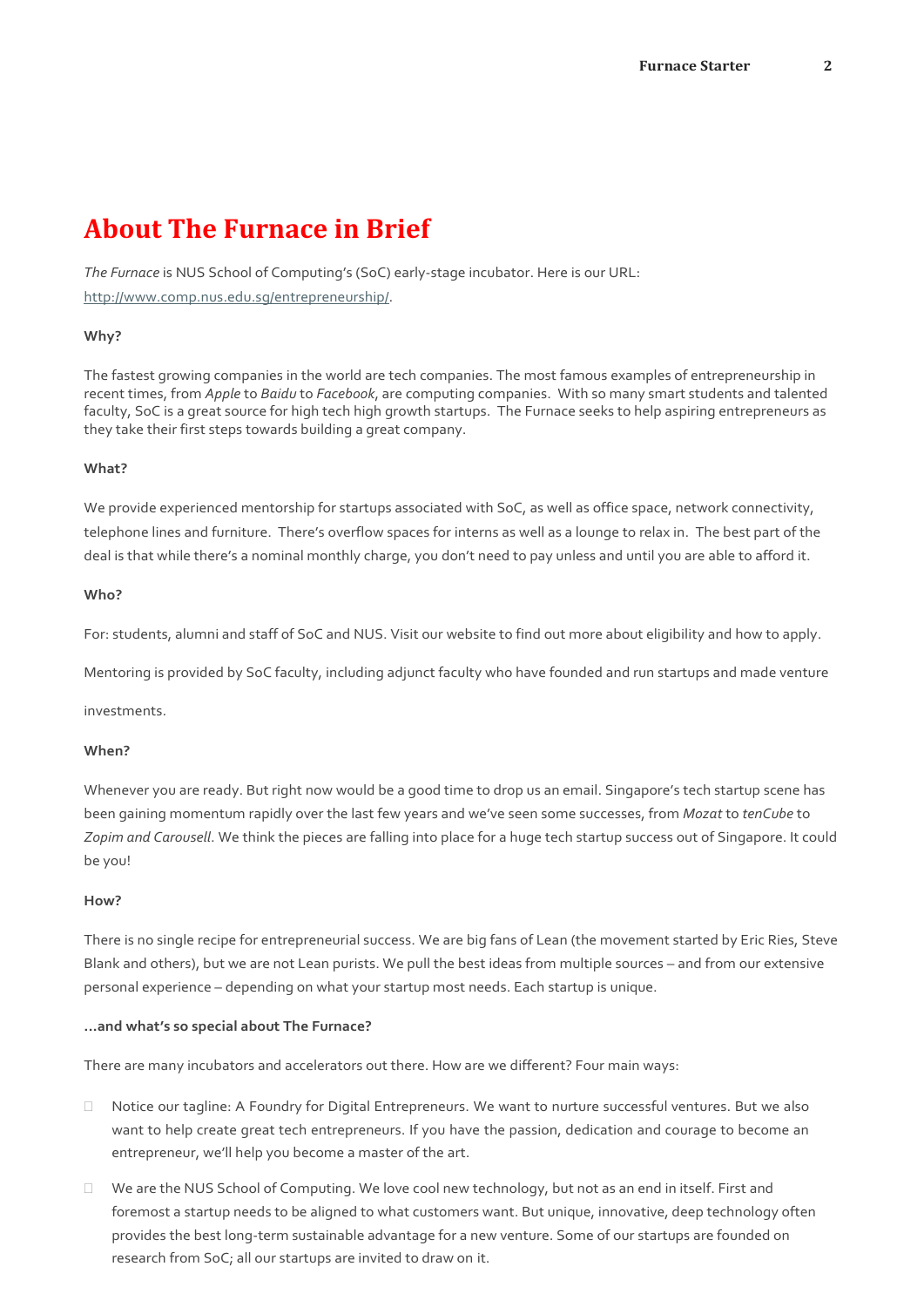- Incubators are by definition early-stage. We are even earlier than most, and happy to be your bridge to a laterstage incubator or venture fund.
- □ We don't take equity and we don't take ownership of your IP for being with us. How great is that!

#### **Contacts**

- Faculty Contact: Prof Francis Yeoh (disyeohf@nus.edu.sg)
- Administrative Contact: Ms Ang Cheng Lian (furnace-l@comp.nus.edu.sg)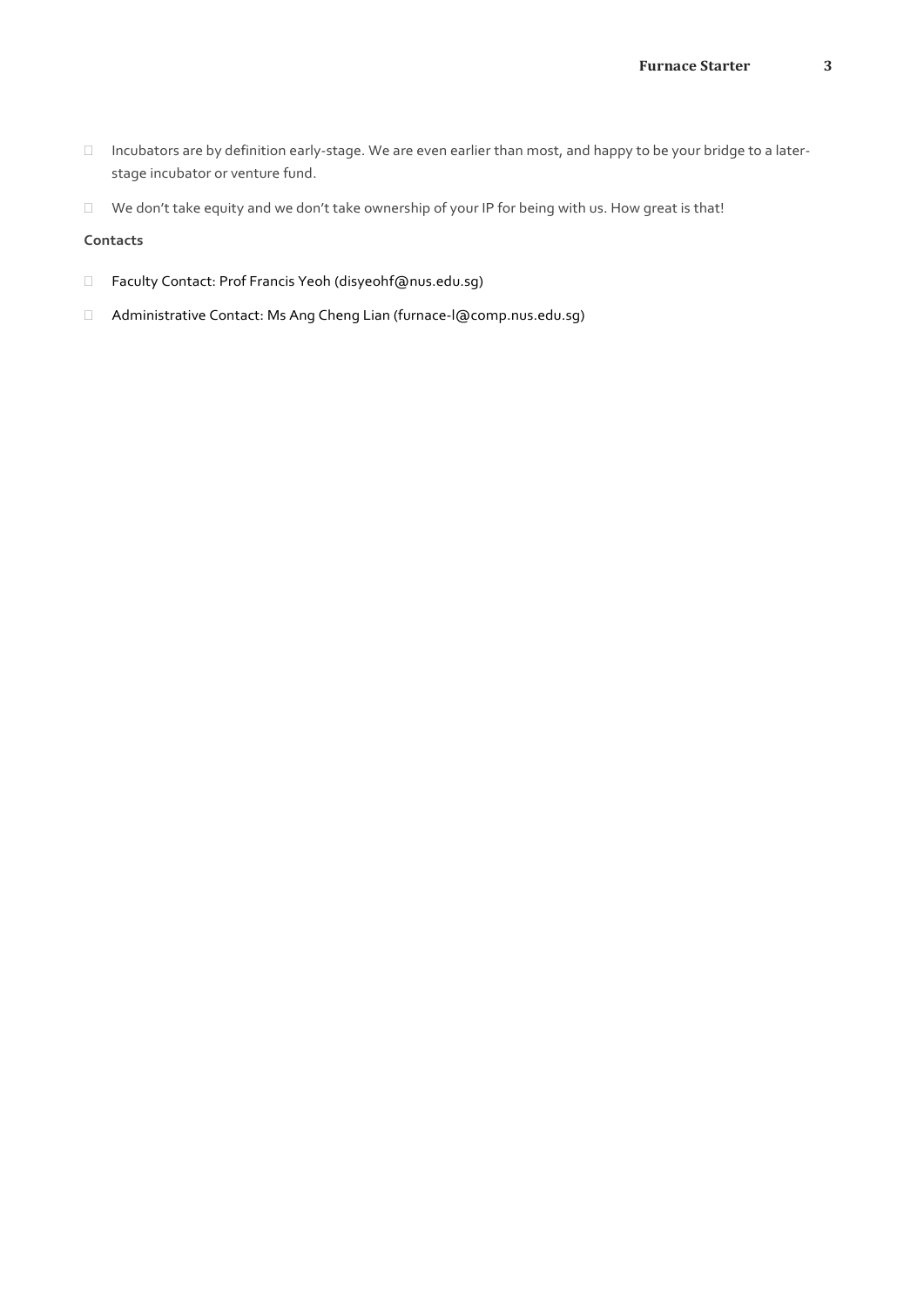# **Guidelines for New Arrivals**

# **Welcome!**

The Furnace is a community of entrepreneurs who have some affiliation to SoC. The value of any community relates directly to the extent to which members help and support each other and work towards the common good.

We intend to build the Furnace into a startup friendly supportive community. As a startup company, you have much in common with other occupants – you are trying to find traction in your business model, hire the best people, write great code and get investors while juggling a hundred other pressing tasks at hand. But it would be foolish to plunge into such activities fully, without stepping back now and then to network with people, listen to feedback and be open to serendipitous encounters. The Furnace is a ready community for this purpose, with faculty mentors, fellow entrepreneurs or even their associates who can provide useful feedback, suggestion and advice. So share with each other freely – there is no need for secrecy: the competition is not among yourselves, it is with the market out there!

Get to know your fellow entrepreneurs – share useful startup tips with one another, be one another's beta users, have a chat over coffee, go out for lunch together. Work with your office door open sometimes – indicate your availability to engage. Smile!

We will organize sessions for interaction regularly (with beer maybe?) to help you relax and get to know each other. We could invite experienced entrepreneurs or investors to share their experiences or have 2-3 of you talk about your business idea each time. We hope the Furnace will become not just a useful supportive community but one that is fun as well!

## **About Mentors**

The biggest cause of failure in startups is the lack of proper guidance during the seed and early phases of development. Guidance, whether on technical, operational or business issues, provided by suitable mentors with the right knowledge, experience and background will greatly increase the chances of a startup's success.

When you get admitted to the Furnace, you will be assigned to a faculty mentor, whose role is to provide your company with mentorship and guidance on a regular and systematic basis. You are 'accountable' to the mentor during your stay at the Furnace so it is important that you work out a schedule to meet regularly with your faculty mentor. Your faculty mentor's input will be an important factor in determining the renewal of your stay in the Furnace.

In addition to the faculty mentors, we will identify suitable people in the university or industry who are able to provide ad hoc guidance to you in their specific areas of expertise. These could be faculty members who are technical experts in areas important to your business such as databases, security or data analytics. They could also be practitioners in industry verticals such as telecommunications, retail and healthcare. The Furnace will endeavor to identify such ad-hoc mentors and arrange access for consultation.

## **Services**

Over time, we aim to build up a network of start-up friendly professional enterprises to provide a range of services in areas such as legal and IP issues, marketing communications and regulatory matters. As much as possible, we hope to secure help on a pro bono basis. However, in some cases, startup friendly fees may be applicable.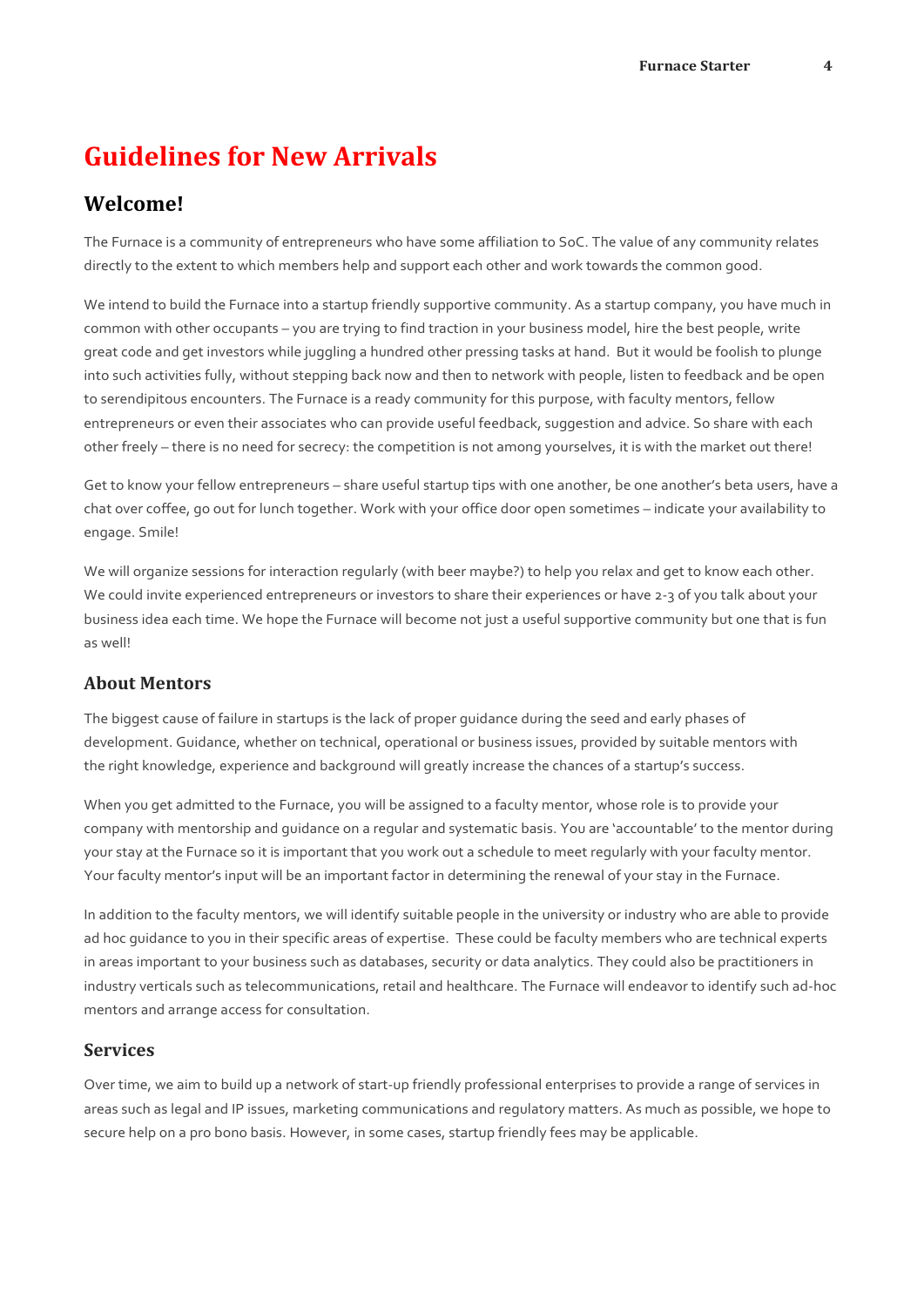# **Introduction to Lean**

"Lean" is a startup philosophy that has emerged in recent years. We think it makes a lot of sense – the best approach for most startups. Here's a quick summary of it:

> You have an idea. It could be a winner or a loser. We don't know. You don't know either. You might think you do, but you don't. Really!

So before you build anything, get out and talk to potential customers. Find out if they're interested in your idea. If not, you pivot to a different (though often closely related) idea.

Then build an MVP (Minimum Viable Product) to show people what you mean... and talk to more notential customers

This may take a few iterations. It ends when you discover something customers are dying to get their hands on. At that point you're on the right track.

Being in The Furnace is all about finding that right track. In other words:

- Don't build stuff based on a hunch that people will buy it. You first idea is almost certainly a dud.
- $\Box$  When you do build stuff, do as little as necessary as quickly and cheaply as possible.
- Get out of the office and talk to people.
- Don't keep your ideas secret. You have more to gain from sharing than from keeping your ideas to yourself. For every startup that has its ideas stolen, there are hundreds that fail because they created something nobody wants.

We will explain this more at our first meeting with you. In the meantime, here are some links:

- □ [http://wikipedia.org/wiki/Lean\\_Startup](http://wikipedia.org/wiki/Lean_Startup)
- <http://theleanstartup.com/>
- [http://www.slideshare.net/startuplessonslearned/lean-startup-presentation-to-maples-investments-by-steve](https://www.slideshare.net/startuplessonslearned/lean-startup-presentation-to-maples-investments-by-steve-blank-and-eric-ries-presentation)[blank-and-eric-ries-presentation](https://www.slideshare.net/startuplessonslearned/lean-startup-presentation-to-maples-investments-by-steve-blank-and-eric-ries-presentation)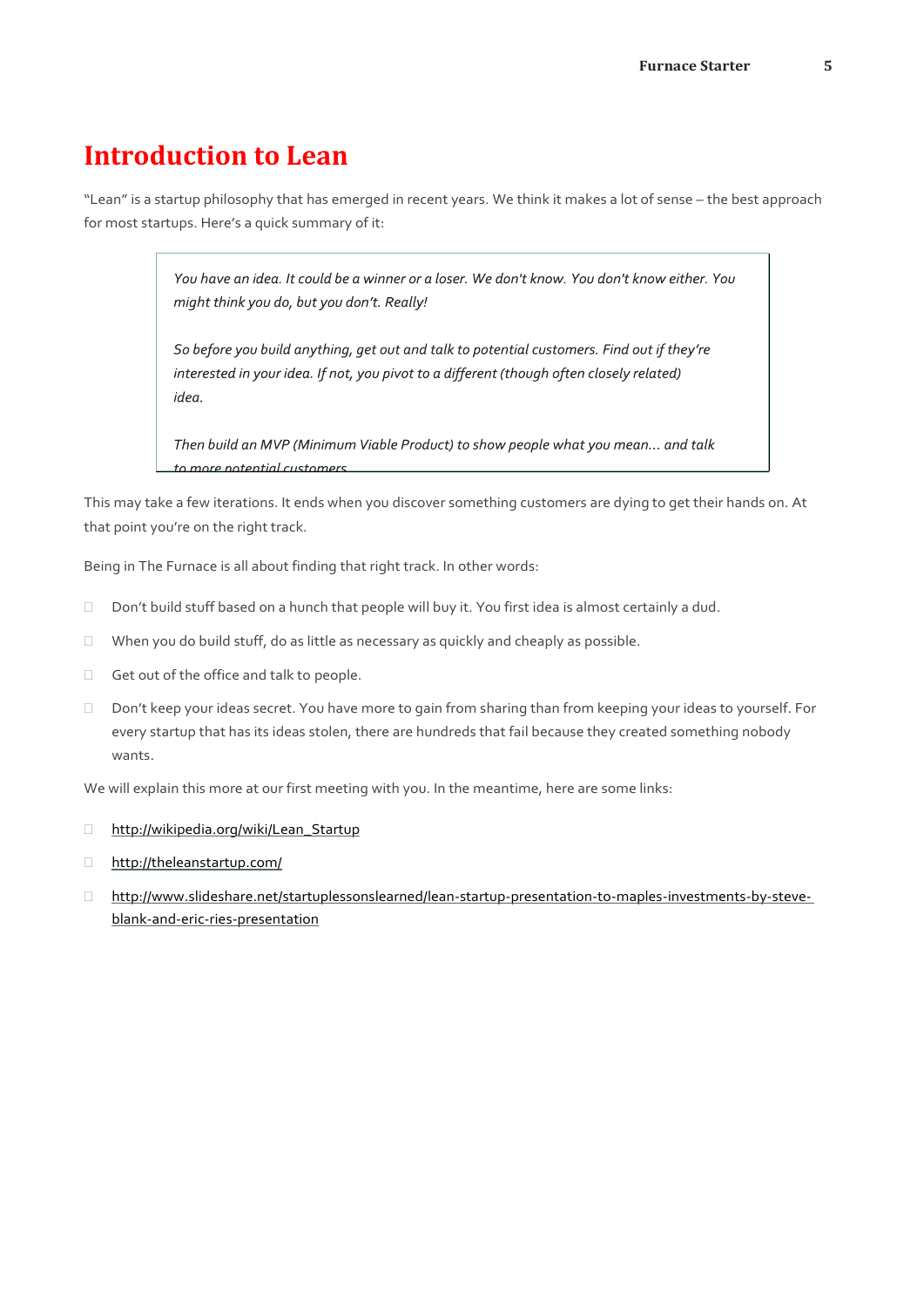# **Customer Development**

*Absolutely central to the Lean Startup approach is what's called "Customer Development" (CustDev). The main element of this process is a large number of in-depth interviews with people who think would be typical customers for your startup.*

*Doing customer interviews is much harder than most startups think and if you do it badly you will probably head off in a bad direction and doom your startup to failure before you even start. So here are some key points and some links to more information*

- These interviews should be done face to face where possible. Second-best is a telephone interview. As an absolute last resort (only if the first two are impossible) you can use chat or email.
- A typical interview lasts 60 minutes. A short one lasts 30 minutes. Anything less than that is unlikely to achieve the insights you need.
- $\Box$  They're best done with one subject and two of you from the startup: one asks the questions, and the other takes notes.
- $\Box$  Write down the questions you want to ask typically at least 30 to 50. But don't step through them in the interview – that makes it too formal and you may miss the most valuable insights. Instead, try to memorize at least half of them and if possible, ask them in a sincere casual way that doesn't sound like you're going through a list. Later in the interview you can take out your written list and check which questions you missed.
- $\Box$  Don't delegate this. It's a job (arguably the most important job) for the key founders of the startup. Getting to know your customers in depth is about the most important things that founders have to do.
- $\Box$  In a typical Lean process, you have to do a large number of these interviews. The father of Lean, Steve Blank, recommends doing at least 100. In some cases, 30 may be enough. But 5 to 10 is almost never enough.
- This is not about selling or convincing in fact it's the opposite. Your goal is *discovery***,** seeking to understand the customer in depth: what they do (that's related to your idea), how they think and how they feel emotionally. Put another way, your job here is to act like an anthropologist: to understand in the most objective way while minimizing the influence you have on the results.
- $\Box$  The biggest problem you face is that most people are nice: they want to be supportive and encouraging, telling you that your idea is great. And in that moment, they may even sincerely believe that. The trouble is that when it comes to actually using your product or service when you are not present, they feel no obligation to be nice and their actions may be totally different to what they said in the interview. Many of the techniques in the links below are designed to minimize this problem.
- Always keep an eye (or ear) out for any moment where the interviewee says "What you're doing is cool, but if you did X instead that would be really great". X is usually an idea related to yours but different. And it very often turns out to be a much better idea: X is often something the customer wants more than your idea. Of course if you hear this from only one interviewee, or each interviewee wants different things (X, Y, Z etc), it may not be significant. But if multiple interviewees tell you that what they *really* want is X, you should consider pivoting to X.
- $\Box$  The job of the note-taker is to write down as much as possible of what the interviewee says in the most neutral unbiased way possible. If you're doing this right you should come away from a typical 30–60 minute interview with several pages of notes.
- $\Box$  After the interview, preferably the same day or the next day, no later, go through the notes and organise them, as you do so thinking about what's important, and what actions you should take. (But don't be too quick to act - a comment from one or two people may not be significant. Generally, wait till you see a pattern from 5 or more people before acting on it.)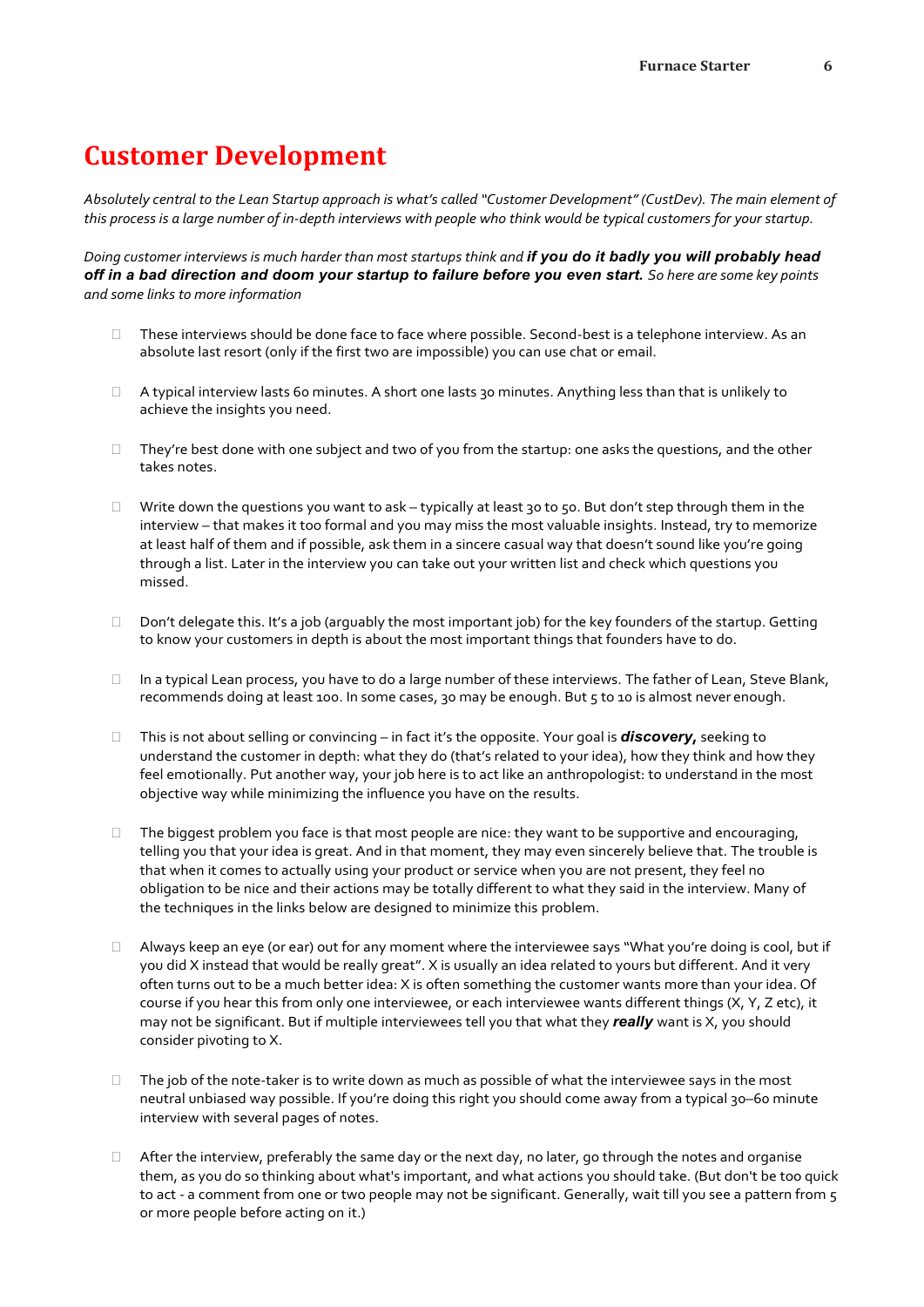- $\Box$  After your interviews, especially the first few you do, the two of you who did the interviews should ask each other "What could I do better?" Like most things, it takes practice to get good at this stuff. But it's a powerful life-skill, so it's worth striving to constantly improve at it.
- $\Box$  Typically, you do at least two rounds of interviews:
	- o One set at the start, where you have nothing to show. This is entirely about discovery as described above.
	- o Later sets are done with an MVP a Minimum Viable Product. (If you don't know what that is, see the links in the previous section.) But never start these interviews by showing off your MVP. Even at this stage you should spend the first 30% or so of the interview just asking questions and seeking to understand the customer in the most unbiased way. Only once you've done should you bring out the MVP and start getting his/her reactions to it.

#### *And here are a set of links on CustDev, especially how to perform interviews*

#### **A whole list here of sources here:**

<http://leanstartup.pbworks.com/w/page/54918676/Customer%20Interview%20Templates%20and%20Resources> *I haven't been through all of them, but the ones I looked at are good.*

#### *Definitely watch the talk here*

<http://vimeo.com/40192415> *His concept of the "mom test" is great!*

#### **This is wise stuff too…**

<http://grasshopperherder.com/1-customer-development-tips/>

https://training.kalzumeus.com/newsletters/archive/validating\_product\_ideas

#### **More…**

http://leancamp.co/#about

<http://customerdevlabs.com/2013/11/05/how-i-interview-customers/> *This is good even though he seems not to really understand the "5 whys" technique. The haircut is pretty cool too. ;)*

<http://www.cindyalvarez.com/roundups/10-things-ive-learned>

<http://leananalyticsbook.com/scoring-problem-interviews/>

<http://leanstartup.pbworks.com/w/page/54918676/Customer%20Interview%20Templates%20and%20Resources>

<http://www.skmurphy.com/blog/2011/10/19/tips-for-b2b-customer-development-interviews/>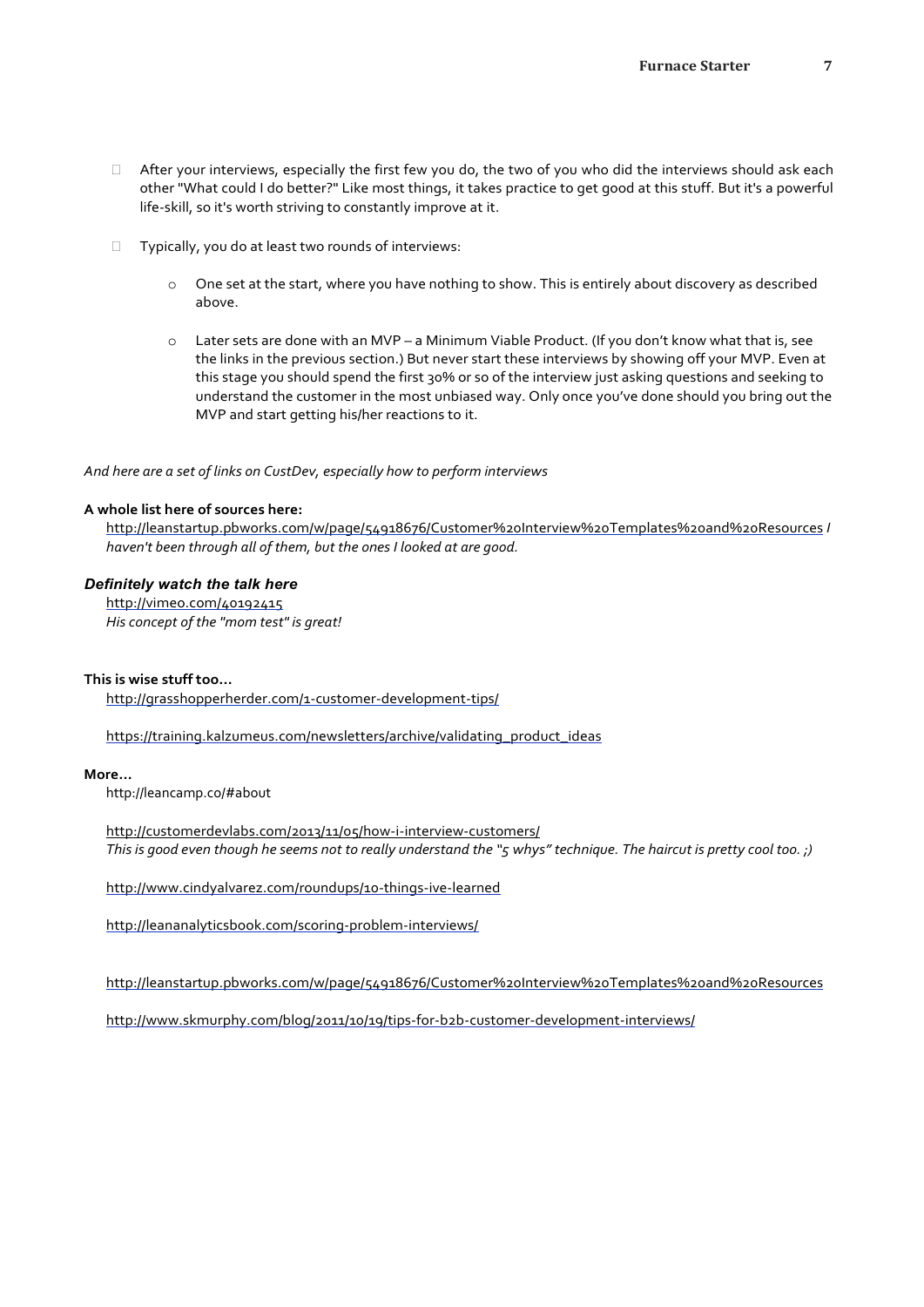# **Naming Your Company**

Many startups start off with a bad name. They find they have to change it later, which is always painful. Or they stick with a name that they should have changed, building a startup with one hand tied behind their back. These guidelines will help you avoid the main pitfalls.

A good name needs some thought and a little research. It may take at least a few hours' work to find one. Don't plunge in without thinking – for example don't choose it because you want to name your venture after your favorite cartoon character or favorite fruit (maybe the latter worked for Steve Jobs, but times have changed!).

To find a good name, you usually have to generate a lot of names. Keep a list. Sometimes you may end up with dozens of names on the list before you settle on one.

There are several aspects to choosing a good name. Ask yourself the following questions:

- Does it attract customers?
- Does it give me enough freedom to pivot?
- □ Can I fully own it?

Here are more details.

#### **Does it attract customers?**

A great name appeals to the kind of person who will pay for your product/service. For these people, it does one or more of the following things:

- $\Box$  It's memorable. As soon as they hear it, it sticks in their mind and doesn't let go often because it conjures up a strong image. One of SoC's startups is called TinyWhale – a great example. As well as being hard to forget, such names often act as memes [\(http://wikipedia.org/wiki/Meme\) –](http://wikipedia.org/wiki/Meme)) we tend to pass them on to others.
- $\Box$  It "resonates" for them i.e., conjures up positive feelings that are in sync with what your startup needs. If you're doing something for gamers, Razer is a good name. If you're offering a financial service for people's savings, pick a name that sounds safe and reliable.
- $\Box$  It tells them what you do or what you're offering (e.g., YouTube).

To check this, bounce the name off some friends, family, etc and see what they say. Try to pick people who are close as possible to the kind of people you think will be your customers. Do they like it? Does it sound intriguing? Does it sound trustworthy? Do they smile when they hear or see it (French Connection UK – FCUK - is a good example of this!) Can they guess what it does?

And after a few days, ask them to see if they still remember the name.

### **Does it give me enough freedom to pivot?**

Don't pick a name that limits you narrowly to one kind of product. One of our SoC startups initially called themselves DocPHP – way too limiting. Later they renamed themselves to Novatap, a far better name (and used DocPHP for their first product, which is fine).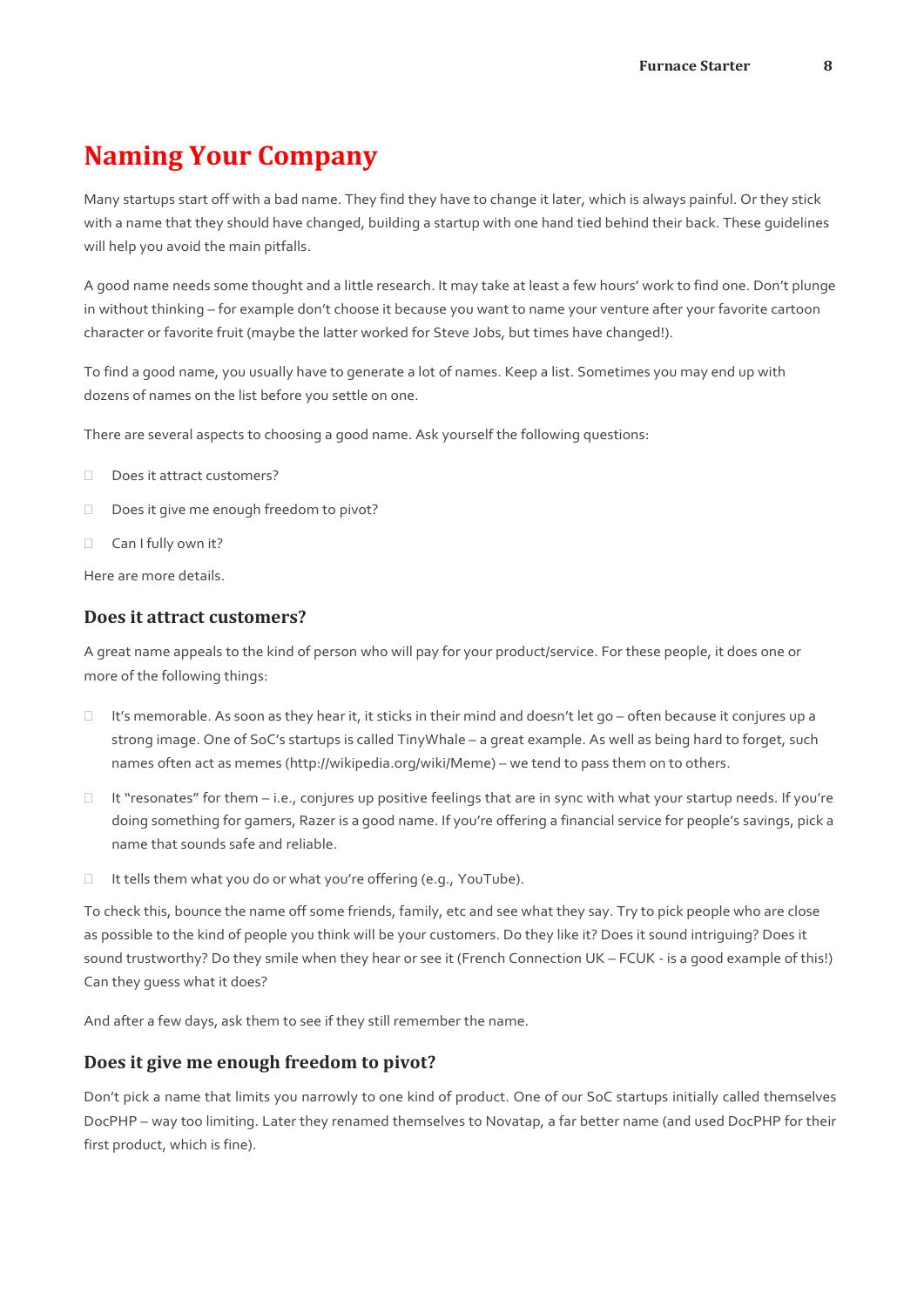Names that are abstract (Skype) or say nothing at all about what you do (Amazon) give you the most freedom to pivot. Often these are best, although you sometimes need to set this off against the fact that they don't tell people what you do (unlike YouTube, for example).

## **Can I fully own it?**

Ideally your name is unique. Ideally you are the sole and undisputed owner of the specific sequence of letters (and/or numbers) that make up the name, everywhere in the world.

Factoring in all the other considerations, you may not quite be able to achieve that, but try to come as close as you can.

Here are some checks to do:

 Is the .com domain name available? If so – and you are happy with the name in other ways – go ahead and buy it for 1 year. Services such as GoDaddy usually let you do this for under \$20. (You may want to get a couple of other domains for your name, e.g., .org & .net; these are often offered along with the .com name for a few dollars more.)

> If the .com name is taken - no matter how much you like the name - in most cases you should drop the name and find another. There are occasional exceptions: for example, if you are almost certain that your company will only be in China for the foreseeable future, owning the .cn name(s) may be enough. But in most other cases, keep hunting till you find a name for which you can own the .com.

 Do an Internet search for the word, including alternative/similar spellings and make sure there is nobody else doing something close with a similar name. This may take you an hour or more, but it's worth it.

> If your name is completely unique, one advantage is that whenever you search for it in future, you will know that whatever results you get are about you - only you. So, for example, the number of results returned by a Google search is a good indicator of how much global mindshare you are generating.

- Go to [http://www.uspto.gov](http://www.uspto.gov/) and do a quick trademark search. Again, the issue is to check that no-one has the same/similar idea and is in the same sector.
- □ Try dropping your name into Google Translate using the "Detect Language" option. If it is recognized in any major language check it doesn't mean something negative. There's a famous story of a car called the Nova, which sounds fine in English. But in Spanish: "no van" means "doesn't go!"

As well as the above, here are some other factors – a bit less important, but worth considering:

 $\Box$  Shorter is better. Shorter names tend to be easier to remember, and are certainly easier to type into a browser. But only insofar as you can own the name. Nowadays you probably won't be able to find a single-syllable name for which the dot-com name is available. If that's the tradeoff, go for something a bit longer (but not too much).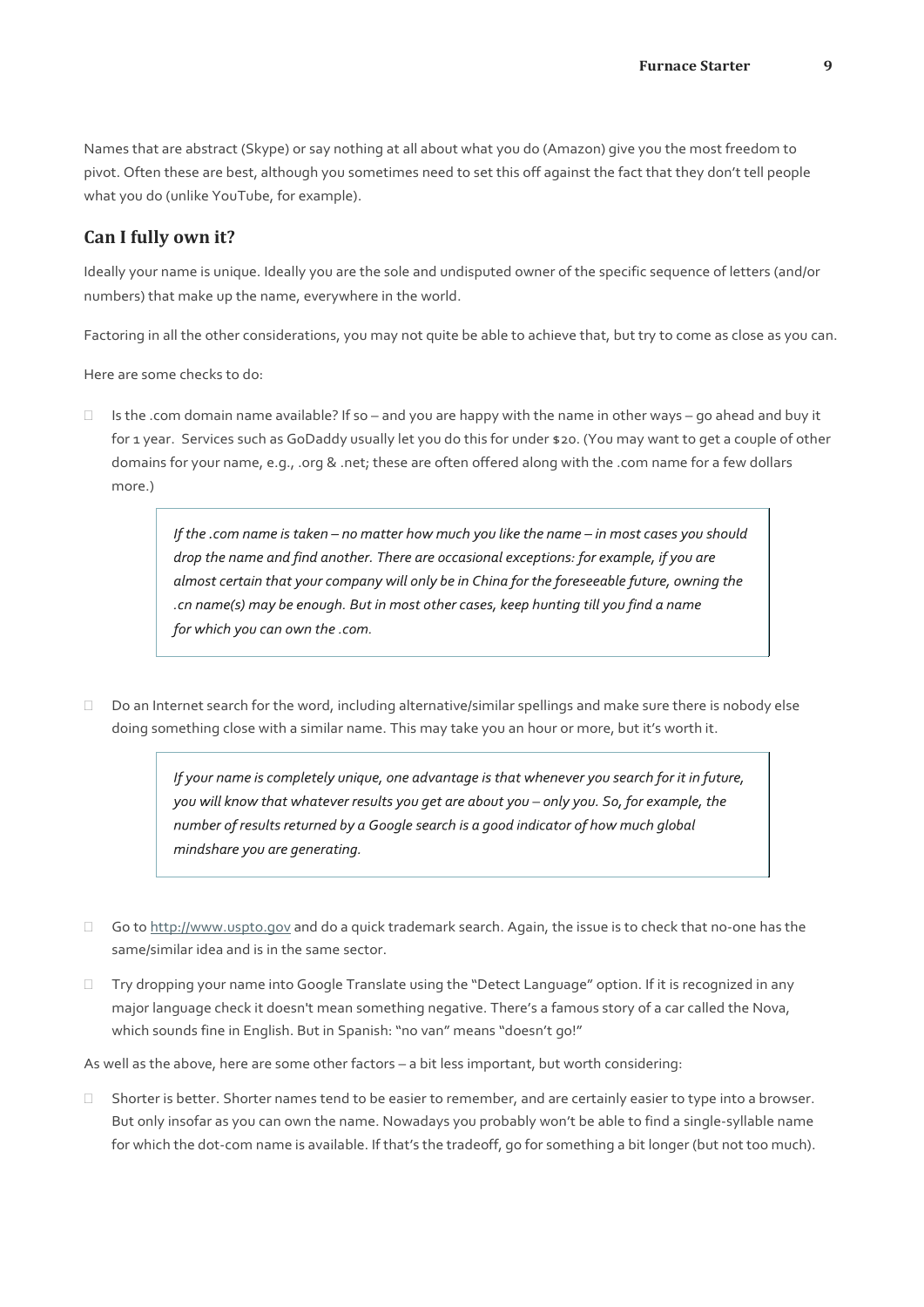- $\Box$  Does it roll off the tongue easily? Some names sound elegant when said, others are ugly. Some are easy to say, some feel like tongue-twisters.
- $\Box$  Is the spelling obvious from the sound and vice versa? This isn't a huge consideration, but if you don't meet the former criterion you'll have to spell it every time you tell someone verbally about your venture. And if you don't meet the latter, people may say it differently after reading it, which can sometimes cause confusion.<sup>1</sup>

Be careful when you contract your name to form a domain name. Some can be read another way—which may be hilarious (OK) or just sound really bad (not so good). A company called Experts Exchange has the domain name [http://www.experts-exchange.com. A](http://www.experts-exchange.com/)pparently, they started out with the domain name *[www.expertsexchange.com](http://www.expertsexchange.com/)* but then realized there was a different way to read that!

<sup>1</sup> Pete has an example of the latter from personal experience. He founded a startup called *muvee*, pronounced *mewvee*. But many people just said it like '*movie*.' And some people said *mew-vay*. It's a good name in many ways – meets most of the criteria mentioned here – but in this respect not quite so good.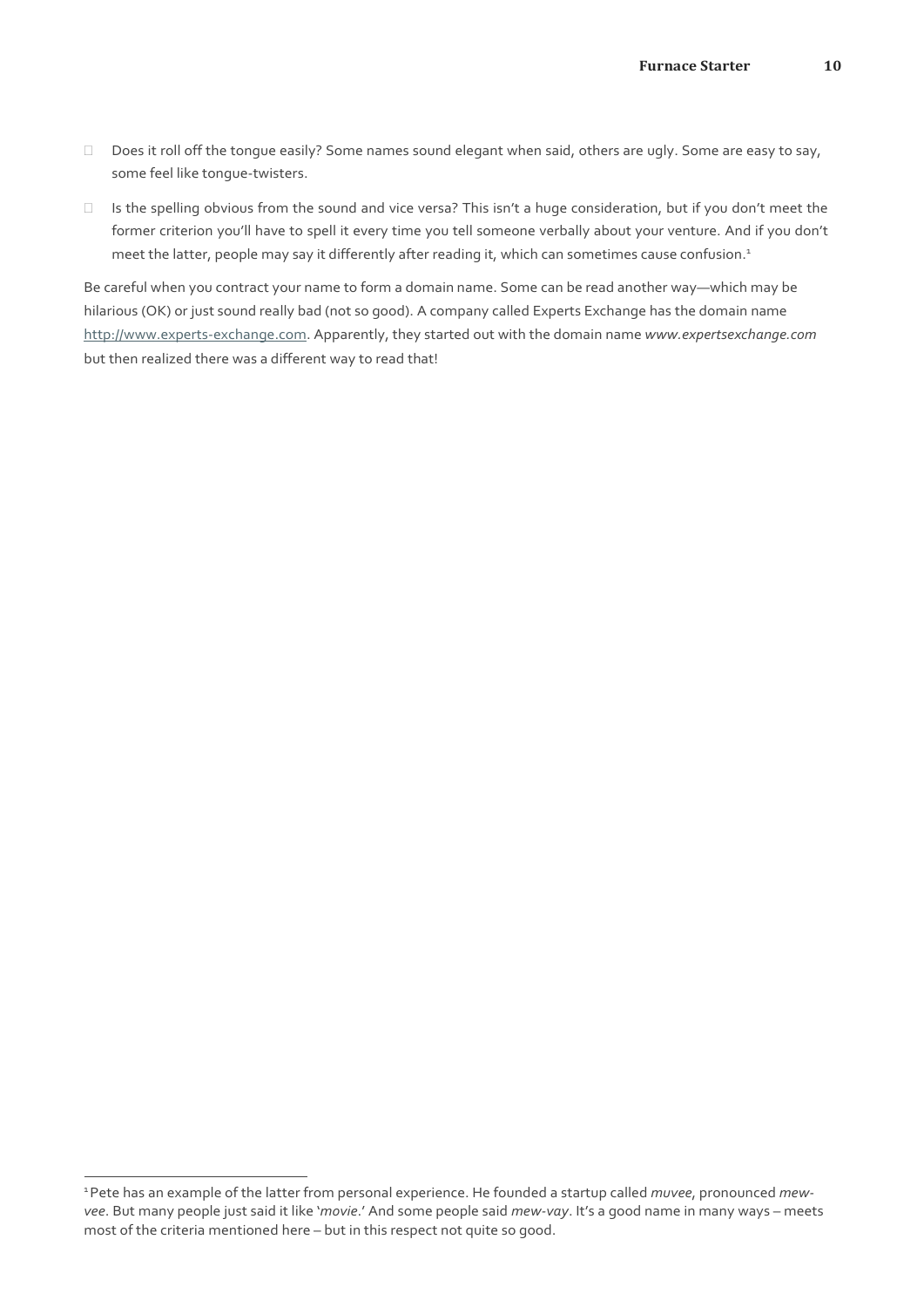# **Startup Lessons Learned the Hard Way**

Slava Akhmechet, founder of RethinkDB, wrote a list of 57 lessons that he learned as a digital entrepreneur. I (Pete) have never seen so much startup wisdom packed into such a small space.

Here is the URL[: http://tinyurl.com/kenfv8p. T](http://tinyurl.com/kenfv8p)he list is reproduced in full here, but do visit the original article. He gives links to two other 'startup lessons learned' lists that may provide you with more food for thought.

## **People**

- 1. If you can't get to ramen profitability with a team of  $2 4$  within six months to a year, something's wrong. (You can choose not to be profitable, but it must be your choice, not something forced on you by the market.)
- 2. Split the stock between the founding team evenly.<sup>2</sup>
- 3. Always have a vesting schedule.
- 4. Make most decisions by consensus, but have a single CEO whose decisions are final. Make it clear from dayone.
- 5. Your authority as CEO is earned. You start with a non-zero baseline. It grows if you have victories and dwindles if you don't. Don't try to use authority you didn't earn.
- 6. Morale is very real and self-perpetuating. If you work too long without victories, your investors, employees, family, and you yourself will lose faith. Work like hell not to get yourself into this position.
- 7. Pick the initial team very carefully. Everyone should be pleasant to work with, have at least one skill relevant to the business they're spectacular at, and be extremely effective and pragmatic. Everyone should have product sense and a shared vision for the product and the company.
- 8. The standard you walk past is the standard you accept. Pick a small set of non-negotiable rules that matter to you most and enforce them ruthlessly.
- 9. Fire people that are difficult, unproductive, unreliable, have no product sense, or aren't pragmatic. Do itquickly.
- 10. Some friction is good. Too much friction is deadly. Consider firing people who are behaving badly and causing too much friction, even though they may be doing a good job.

# **Fundraising**

- 11. If you have to give away more than 15% of the company at any given fundraising round, your company didn't germinate correctly. It's salvageable but not ideal.
- 12. If you haven't earned people's respect yet, fundraising on traction is an order of magnitude easier than fundraising on a story. If you have to raise funds on a story but don't have the reputation, something'swrong.
- 13. Treat your fundraising pitch as a minimum viable product. Get it out, then iterate after every meeting.
- 14. Most investor advice is very good for optimizing and scaling a working business. Listen to it.
- 15. Most investor advice isn't very good for building a magical product. Nobody can help you build a magical product – that's your job.

<sup>&</sup>lt;sup>2</sup> This one depends on the case. If you foresee that different people may make very different levels of contribution to your venture (e.g., one full-time, another half-time), but don't know how it will actually pan out, it's probably better not to agree on the split up front, but to agree on a set of guidelines you will use to decide the split at a given trigger point such as a first investment round.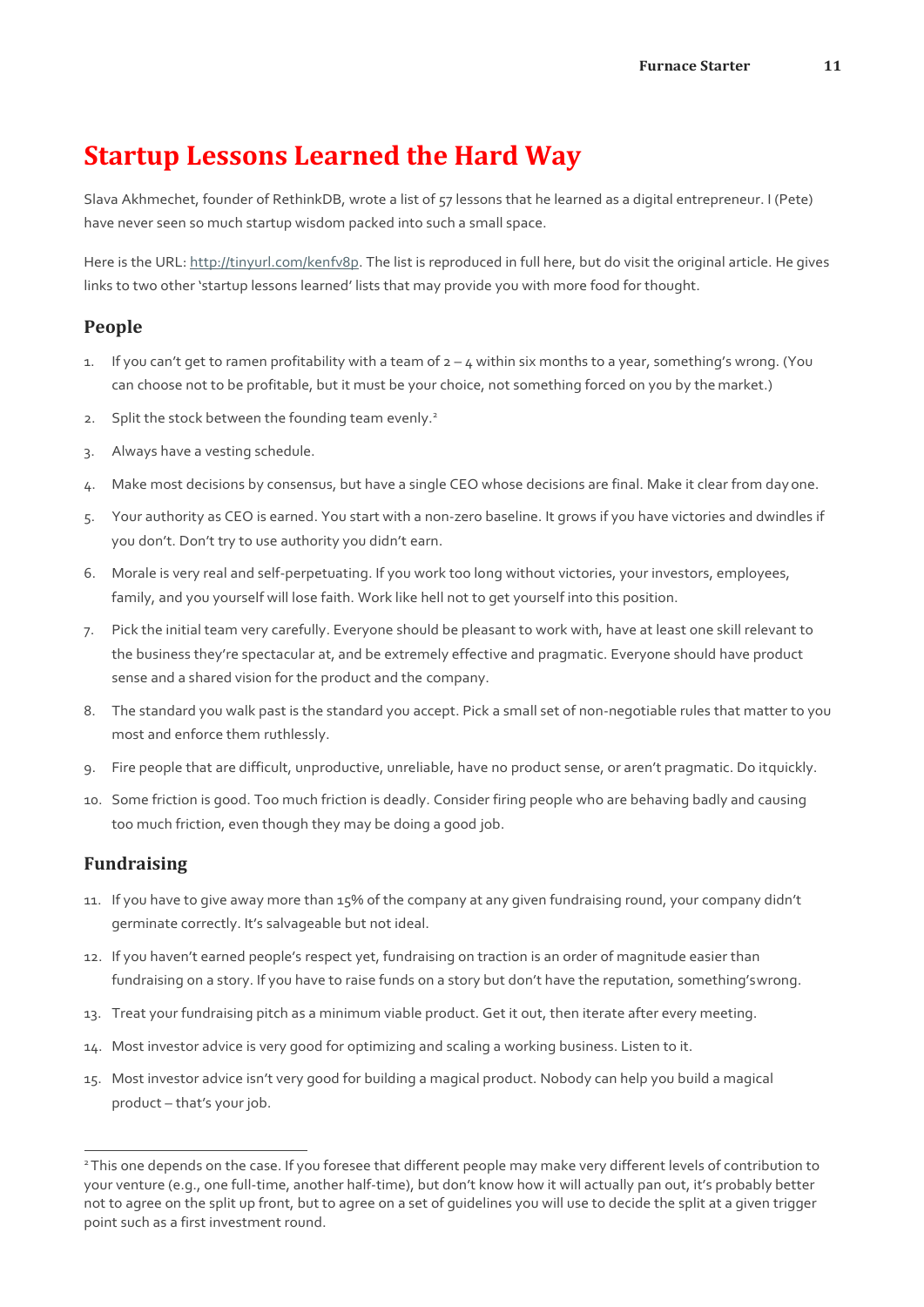16. Don't fall in love with the fundraising process. Get it done and move on.

#### **Markets**

- 17. The best products don't get built in a vacuum. They win because they reach the top of a field over all other products designed to fill the same niche. Find your field and be the best. If there is no field, something's wrong.
- 18. Work on a problem that has an immediately useful solution, but has enormous potential for growth. If it doesn't augment the human condition for a huge number of people in a meaningful way, it's not worth doing. For example, Google touches billions of lives by filling a very concrete space in people's daily routine. It changes the way people behave and perceive their immediate physical surroundings. Shoot for building a product of this magnitude.
- 19. Starting with the right idea matters. Empirically, you can only pivot so far.
- 20. Assume the market is efficient and multiple teams will discover valuable ideas nearly instantaneously.
- 21. Pick new ideas because they've been made possible by other social or technological change. Get on the train as early as possible, but make sure the technology is there to make the product better enough that itmatters.
- 22. If there is an old idea that didn't work before and there is no social or technological change that can plausibly make it work now, assume it will fail. (That's the efficient market hypothesis again. If an idea could have been brought to fruition, it would have been. It's only worth trying again if something has changed.)
- 23. Educating a market that doesn't want your product is a losing battle. Stick to your ideals and vision, but respect trends. If you believe the world needs iambic pentameter poetry, sell hip-hop, not sonnets.

## **Products**

- 24. Product sense is everything. Learn it as quickly as you can. Being good at engineering has nothing to do with being good at product management.
- 25. Don't build something that already exists. Customers won't buy it just because it's yours.
- 26. Make sure you know why users will have no choice but to switch to your product, and why they won't be able to switch back. Don't trust yourself — test your assumptions as much as possible.
- 27. Ask two questions for every product feature. Will people buy because of this feature? Will people not buy because of lack of this feature? No amount of the latter will make up for lack of the former. Don't build features if the answer to both questions is "no".
- 28. Build a product people want to buy in spite of rough edges, not because there are no rough edges. The former is pleasant and highly-paid, the latter is unpleasant and takes forever.
- 29. Beware of chicken and egg products. Make sure your product provides immediate utility.
- 30. Learn the difference between people who might buy your product and people who are just commenting. Pay obsessive attention to the former. Ignore the latter.

#### **Marketing**

31. Product comes first. If people love your product, the tiniest announcements will get attention. If people don't love your product, no amount of marketing effort will help.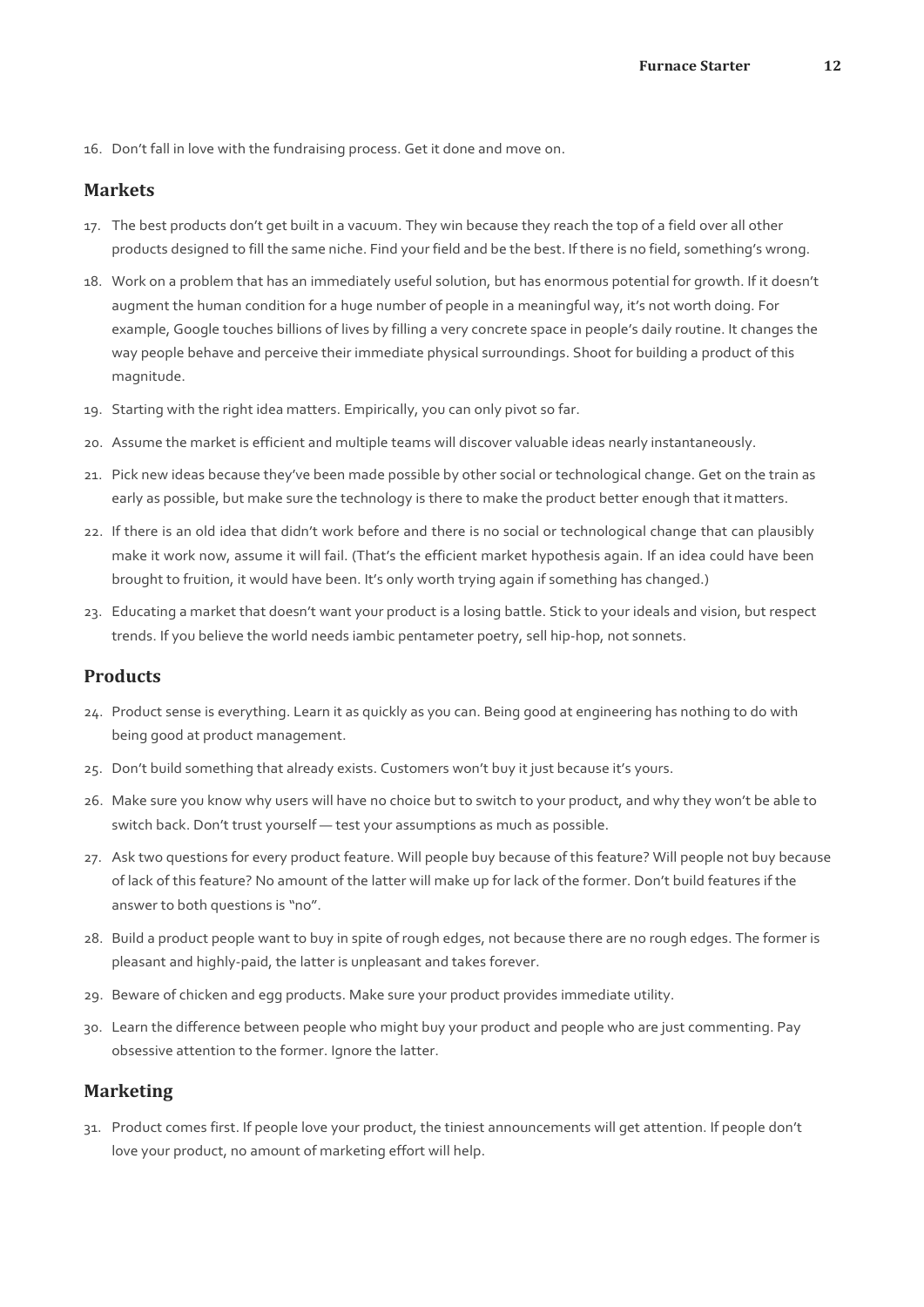- 32. Try to have marketing built into the product. If possible, have the YouTube effect (your users can frequently send people a link to something interesting on your platform), and Facebook effect (if your users are on the product, their friends will need to get on the product too).
- 33. Watch Jiri Dreams of Sushi, then do marketing that way. Pick a small set of tasks, do them consistently, and get better every day.
- 34. Reevaluate effectiveness on a regular basis. Cut things which don't work, double down on things that do.
- 35. Don't guess. Measure.
- 36. Market to your users. Getting attention from people who won't buy your product is a waste of time and money.
- 37. Don't say things if your competitors can't say the opposite. For example, your competitors can't say their product is slow, so saying yours is fast is sloppy marketing. On the other hand, your competitors can say their software is for Python programmers, so saying yours is for Ruby programmers is good marketing. Apple can get away with breaking this rule, you can't.
- 38. Don't use a supercilious tone towards your users or competitors. It won't help sell the product and will destroy good will.
- 39. Don't be dismissive of criticism. Instead, use it to improve your product. Your most vocal critics will often turn into your biggest champions if you take their criticism seriously.

#### **Sales**

- 40. Sales fix everything. You can screw up everything else and get through it if your product sells well.
- 41. Product comes first. Selling a product everyone wants is easy and rewarding. Selling a product no one wants is an unpleasant game of numbers.
- 42. Be relentless about working the game of numbers while the product is between the two extremes above. Even if you don't sell anything, you'll learn invaluable lessons.
- 43. Qualify ruthlessly. Spending time with a user who's unlikely to buy is equivalent to doing no work at all.
- 44. Inbound is easier than outbound. If possible, build the product in a way where customers reach out to you and ask to pay.

#### **Development**

- 45. Development speed is everything.
- 46. Minimize complexity. The simpler the product, the more likely you are to actually ship it, and the more likely you are to fix problems quickly.
- 47. Pick implementations that give 80% of the benefit with 20% of the work.
- 48. Use off the shelf components whenever possible.
- 49. Use development sprints. Make sure your sprints aren't longer than one or two weeks.
- 50. Beware of long projects. If you can't fit it into a sprint, don't build it.
- 51. Beware of long rewrites. If you can't fit it into a sprint, don't do it.
- 52. If you must do something that doesn't fit into a sprint, put as much structure and peer review around it as possible.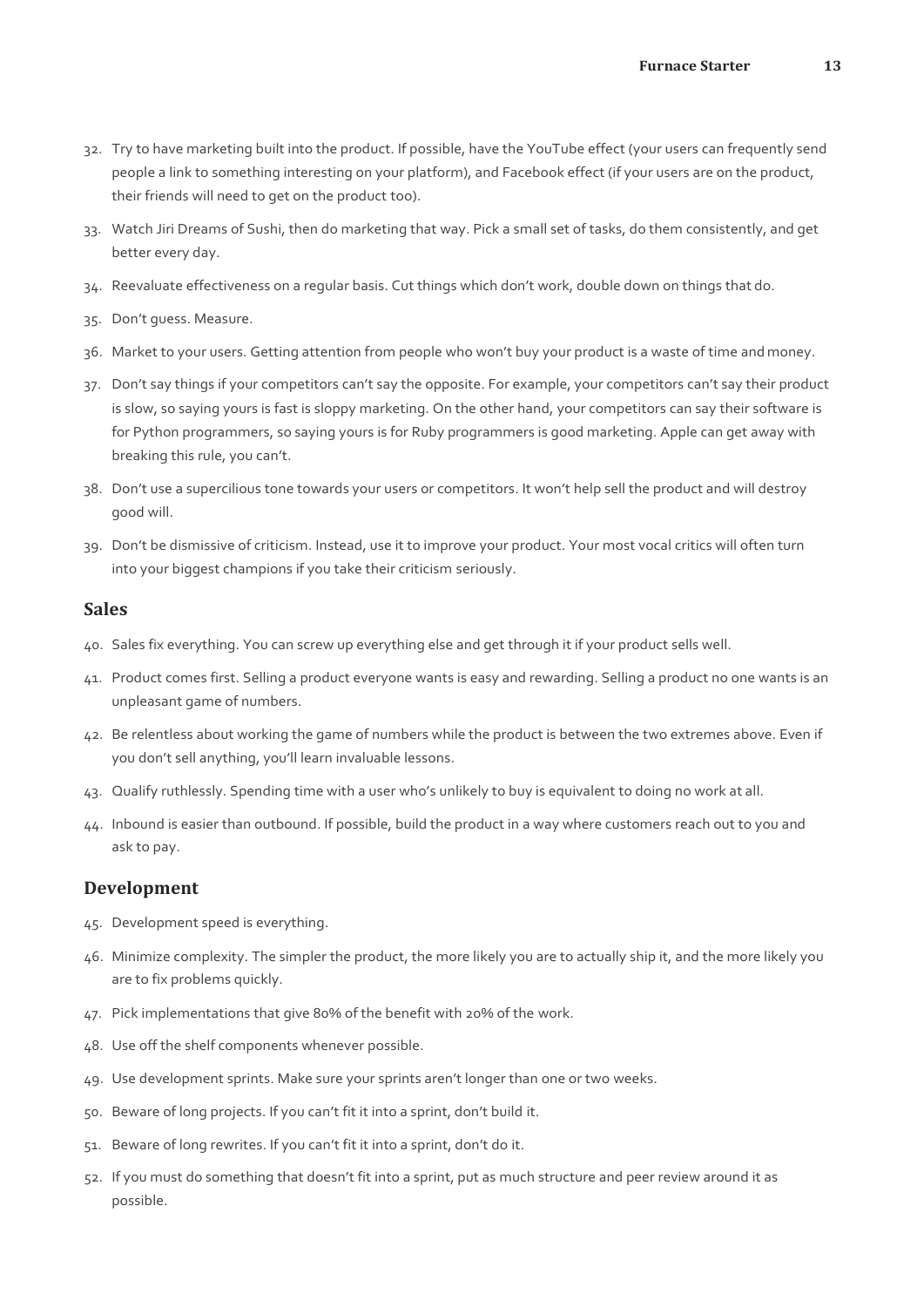53. Working on the wrong thing for a month is equivalent to not showing up to work for a month at all.

#### **Company Administration**

- 54. Don't waste time picking office buildings, accountants, bookkeepers, janitors, furniture, hosted tools, payroll companies, etc. Make sure it's good enough and move on.
- 55. Take the time to find a good, inexpensive lawyer. It will make a difference.

## **Personal Well-being**

- 56. Do everything you can not to attach your self-esteem to your startup (you'll fail, but try anyway). Do the best you can every day, then step back. Work in such a way that when the dust settles you can be proud of the choices you've made, regardless of the outcome.
- 57. Every once in a while, get away. Go hiking, visit family in another city, go dancing, play chess, tennis, anything. It will make you more effective and make the people around you happier.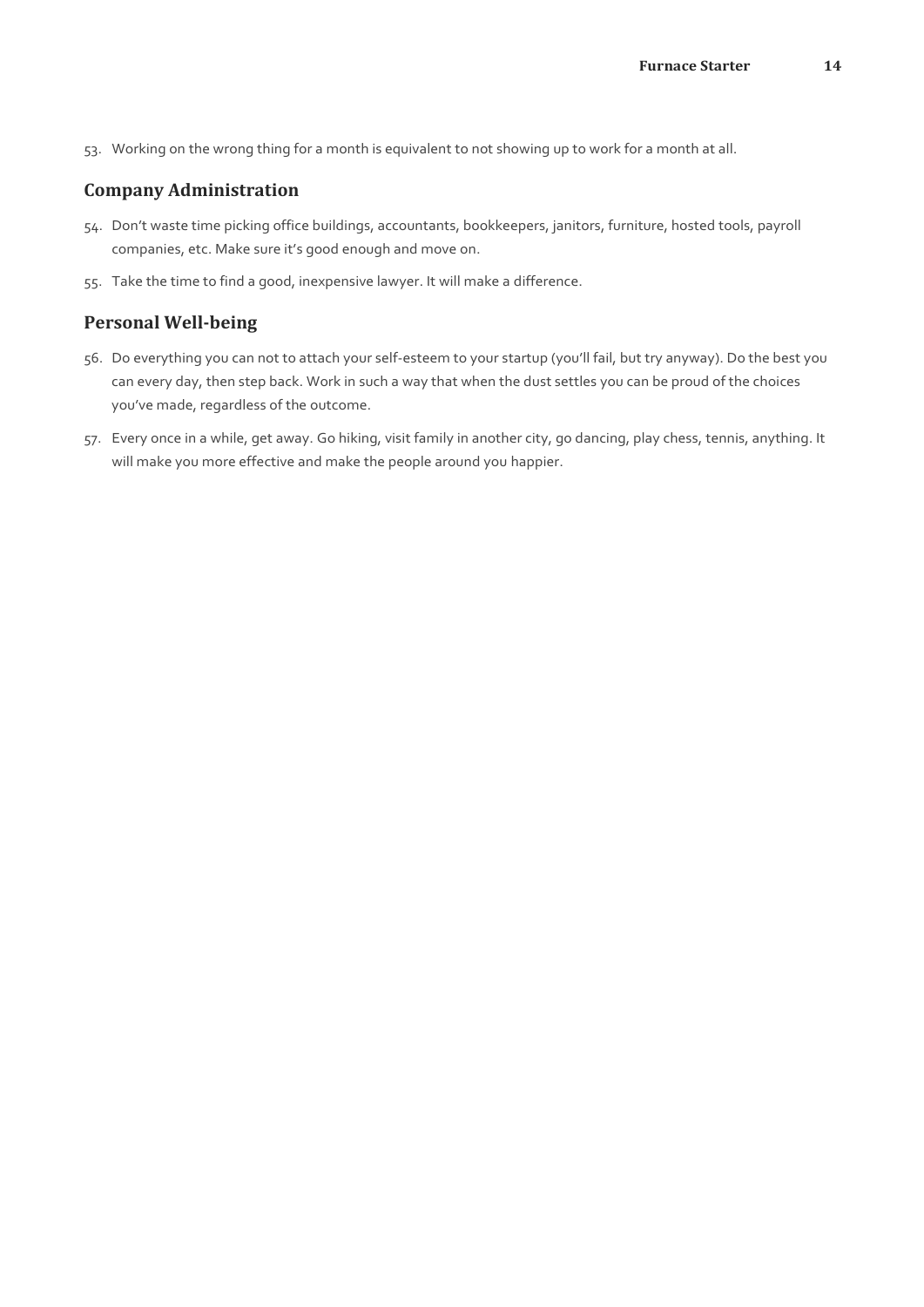# **Notes on Patents and Patenting**

# **Should I apply for a patent?**

Are you wondering if you should apply for a patent? Here are some notes to help you get started.

A patent gives you a monopoly: it prevents competitors from doing something the same way your product or service does it.

But the first thing to realize is that patents only make sense for startups in some cases. They're costly and timeconsuming, the scope of the monopoly is usually narrow and there are many cases where even if you have a patent and a competitor blatantly copies you, you'll find that you're unable to enforce it - typically because the competitor has far more money and will draw out the legal process until you run out of cash.

So patents only help you in certain cases. Many successful startups don't use patents in their strategy.

And patents are almost never the most important element of a successful business: making your customers superhappy is far more important in nearly every business!

Nevertheless, patents can be one useful part of a startup's arsenal. Investors such as venture capitalists are often keen to see one or more patents in a startup's portfolio: patents can give you credibility, indicating that you understand the importance of being differentiated from your competitors and showing that you have the imagination and determination to use technical innovation as a way to achieve competitive advantage.

Patenting only makes sense when you have a strong *invention*: when you have come up with a solution to a problem that's both clever *and* new in the world. See:

#### https://www.ipos.gov.sg/home

Let's look at those two aspects (*clever* and *new*) in a bit more detail.

#### **What is an inventive step? Do I have one?**

How do you decide if what you have is clever enough to merit a patent? As you can see from the link above, the requirement is as follows:

> The improvement must not be obvious to someone with technical skills or knowledge in the invention's particular field. If an invention is new yet obvious to a person skilled in the art, the invention would not fulfil the inventive step requirement.

(This is for Singapore, but it's basically the same in other countries.)

But how obvious is obvious? What's obvious to one person may not be to another – right?

To some extent, the answer is to go with your gut feel. Most times we tend to know when we've done something clever – when we've had an ingenious insight. Patents used to call it a "flash of genius"; that phrase is now regarded as a bit of an overstatement, but it's something akin to that.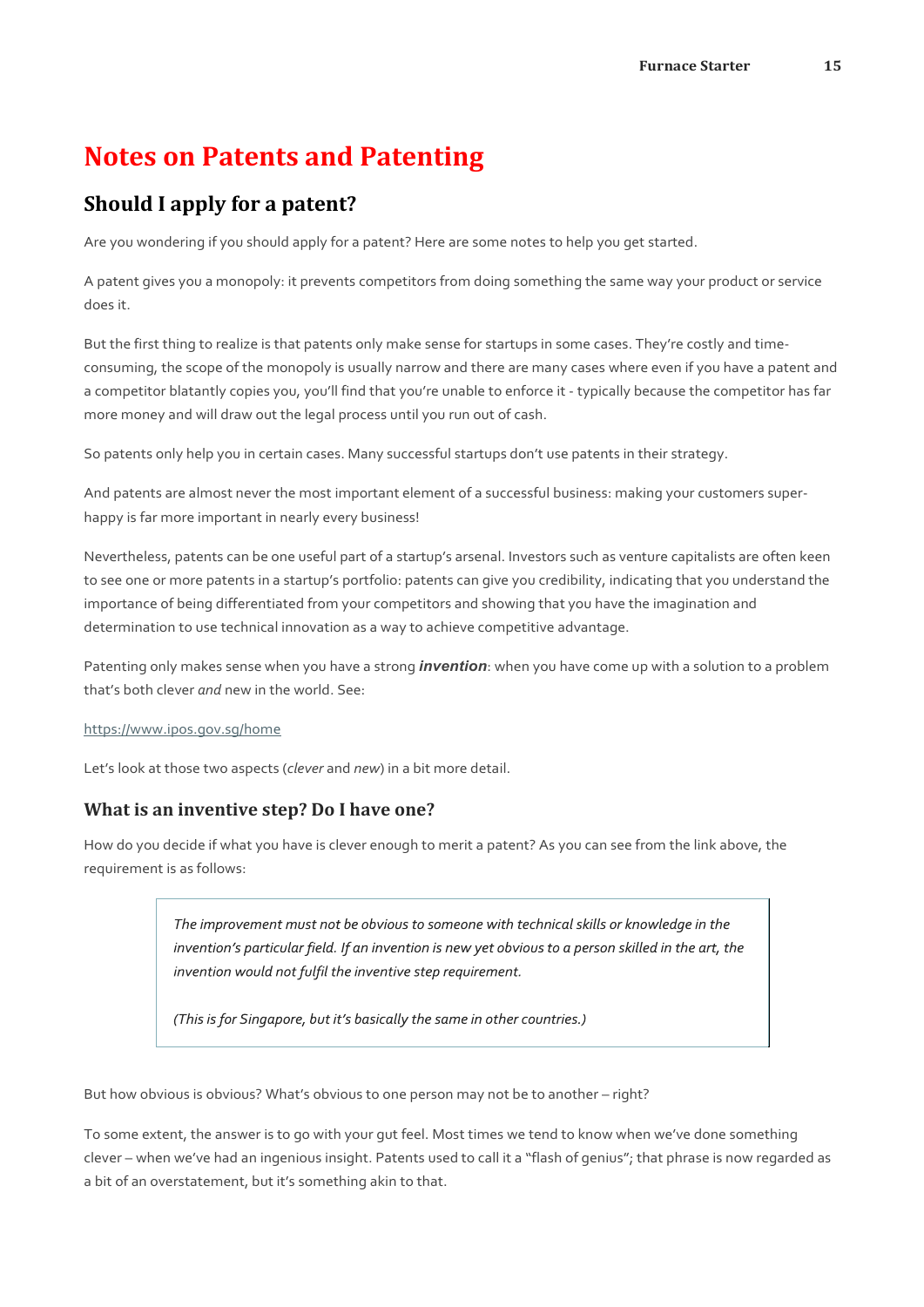(On a quick aside, there's a film called *Flash of Genius* all about a patent story. It's quite a nice intro to some patent concepts and practice, and quite a well-made film:<http://www.imdb.com/title/tt1054588/>

If you feel that you had one or more of those flashes and have perhaps invented something, keep reading this and move to the next step. If not, probably forget patenting and focus on other ways to make your business successful.

You can also ask the Furnace mentors for an opinion. They'll ask you to describe what you believe is the core of your invention and then advise you on whether they think it's potentially a good candidate for a patent.

#### **How new does my idea have to be?**

For any patent to be granted, one requirement is that some aspect of what you describe is new…. *and that means new in the entire world*, not just in the country you're applying for the patent in. Specifically, there must be some aspect which has never before been publicly described in any prior patent, academic journal, website, public talk etc.

That's a high bar! Be prepared for disappointment. Most ideas – even the ones that feel like a true "flash of genius" turn out not to be new. Bear in mind that to date about 9 million patents have been filed in the USA alone, not to mention all the published papers, existing products and other sources… plus of course all of the above in other countries.

For every idea that you think might be new, be prepared to discover that the vast majority are not. Sorry! But that's just how it is.

Another possibility that happens quite often is that your initial or primary idea turns not to be new, but you come up with a special twist or add-on to it which is. And that's a potential candidate for a patent… although you also have to decide whether the scope of monopoly such a patent would give you justifies the cost. Luckily patenting costs can start quite low, so if you think there's a chance it might be valuable enough, you can start the process cheaply and decide later whether to incur the far higher cost of completing it. See the section below on costs.

#### **How can I find out if my idea is new?**

To establish how much (if any) of your idea is new, you have to do some searching of the "prior art". (That's the patent term for everything that's published in the world before the date you file your patent: patents, papers, videos, product brochures/manuals, etc.)

Do this searching yourself. Unless you have loads of cash (and in most cases even if you do), you should not leave it just to a patent attorney.

There are two things to realize upfront about this searching:

 **It's an imperfect process.** You can't possibly search all the prior art across the world. What you do instead is to spend a few hours on some sample searches, trying to get some sense of whether your idea *might* be new, mainly by searching through earlier patents.

Many times, you'll soon realize your idea is not new and you can save yourself any more time or cost by abandoning the idea of trying to get a patent for it.

Best case, you won't find any prior art that "reads onto" (another bit of patent jargon) your invention… in which case you have a chance that it may be new. *But even in the best case, it's only a chance:* because you're only doing some sample searches (and because prior art can be in languages you don't know, plus other reasons), it's possible – in fact common - that there's relevant prior art you won't find out about till later, often months or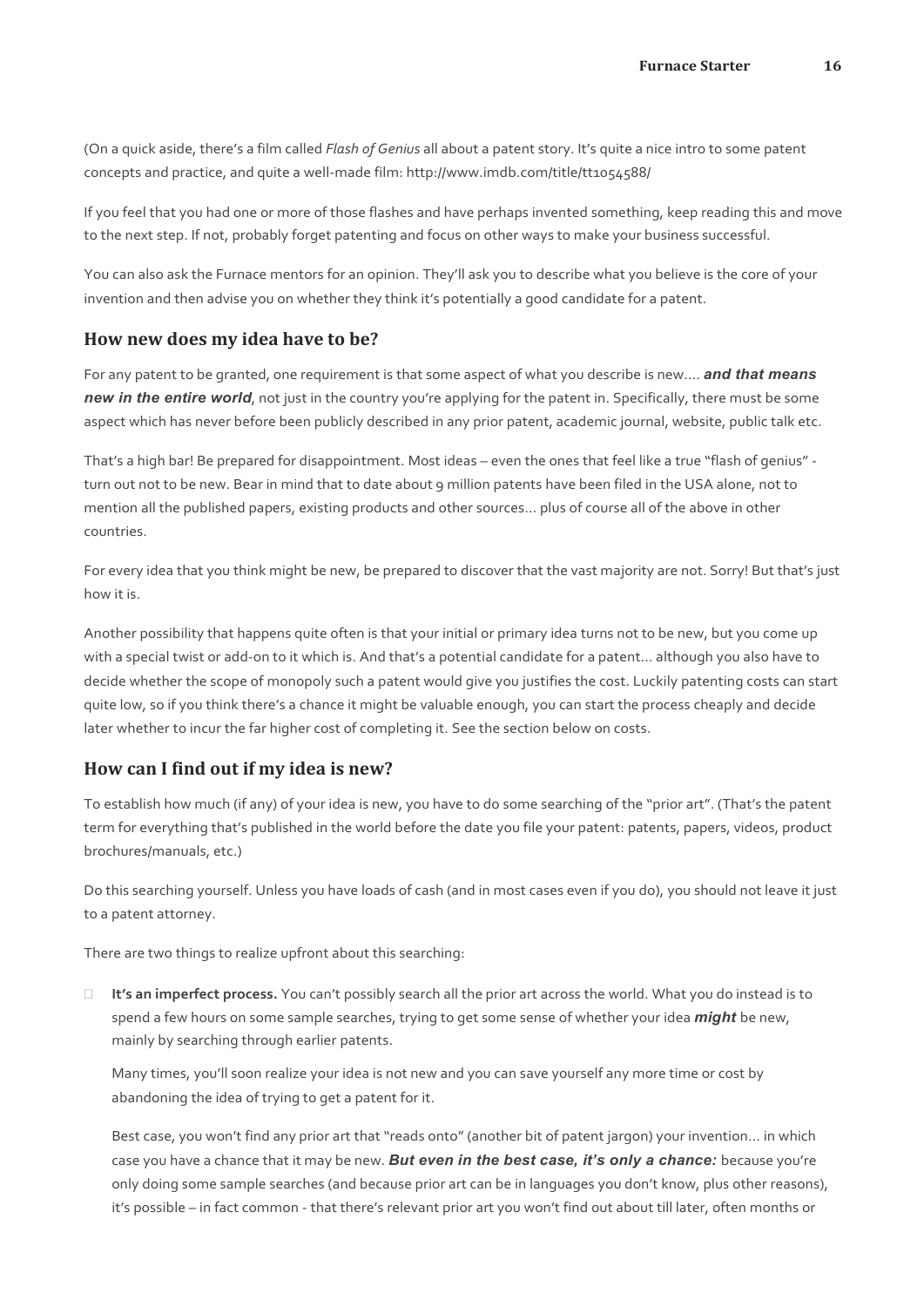years into the patent process. Patenting is a lottery: *the purpose of your upfront searching is simply to eliminate some of the no-hope gambles.* That's the best you can do.

**It's not much fun.** There's something a bit depressing about the process of searching and hoping *not* tofind.

The answer? *Grit your teeth and do it anyway.* Spend at least a few hours (anything up to about 2 full days) doing it thoroughly. If you shy away from doing that, you run a very high risk that you'll invest far more than 2 days - plus loads of money and emotional energy - on a doomed mission.

# **How do I perform these upfront sample searches?**

The short answer is: search US patents. The USA has the largest number of patents, especially in the world of digital / high tech, and all its patents are published online.

Obviously a search only of US patents isn't exhaustive; again, an exhaustive search of prior art just isn't possible. But firstly, most inventions of value are filed in the US; if the inventor is say Brazilian, she's likely to file in Brazil but also in the US, especially if it's a software or other digital invention. Secondly, even if some breakthrough was initially described in scientific papers, if it has commercial value it's likely to have been filed as a patent too.

So the US patent database is your shortcut to getting that rough sense of whether your idea might be new. US

patents are available in a number of places online. The two most useful for the average person are:

- Google patent search: https:/[/www.google.com/?tbm=pts&gws\\_rd=ssl](http://www.google.com/?tbm=pts&gws_rd=ssl)
- □ The United States Patent and Trademark Office: http://www.uspto.gov/

So you might start your search by going to<http://patft.uspto.gov/>, clicking on "Quick Search" http://patft.uspto.gov/netahtml/PTO/search-bool.html and entering a couple of terms.

If you want more control you can go to the "Advanced Search" at http://patft.uspto.gov/netahtml/PTO/. For example, if you have an idea in the area of geospatial systems, you might have a hunch that Google has some patents in the area so you can enter a search such as:

#### AN/google AND SPEC/"global positioning system"

Note that even that limited search gives more than 1600 results – which gives you some idea how much prior art there is!

As you start to find US patents, get used to referring to them by patent number. For patents that are relevant to digital startups, these will generally be numbers from about 7 million upwards. You can access any patent fast by doing a "Number Search" a[t http://patft.uspto.gov/netahtml/PTO/srchnum.htm](http://patft.uspto.gov/netahtml/PTO/srchnum.htm)

and entering a patent number: for example if you enter "8,825,373" at that address it will take you to a Google patent relating to vehicle navigation.

It can also be effective to search on inventors' names. For example, if you see an inventor in a patent that's close to your idea, see what else (s)he has filed, eg for the above Google patent, you might do:

IN/"Martin; David R" IN/"Martin; David"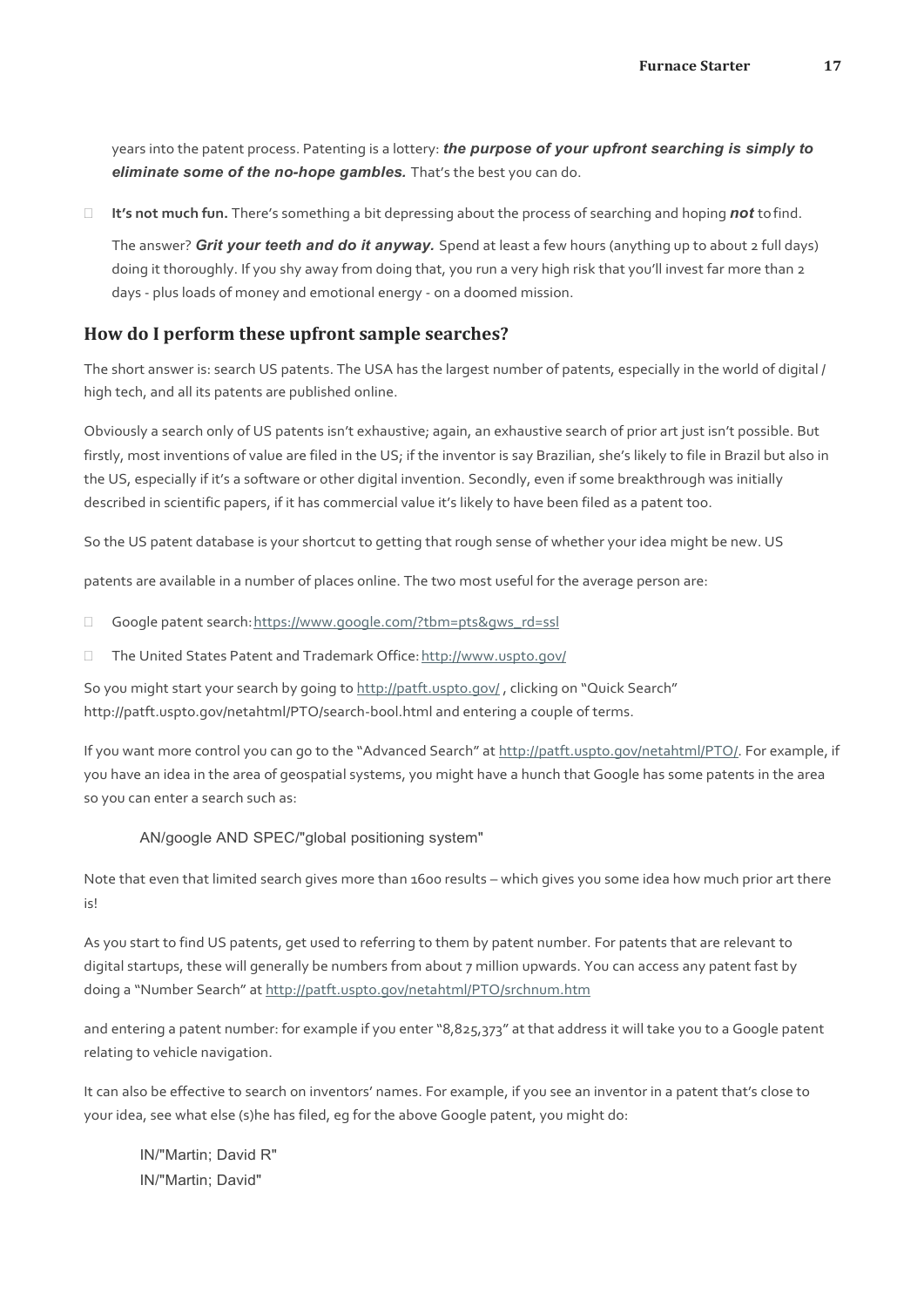(Of course, David Martin is a common name, perhaps even with an R in the middle, so this will often retrieve irrelevant patents; you can usually guess which are relevant by a quick look at the title.)

One limitation of searching using text strings is that it won't retrieve patents which use slightly different terminology - for example, if a patent talks about "geospatial location system" but not "global positioning system", a search on the latter will miss it. *This is extremely common, so you need to go one step further: to do a search by classification number.*

For example, if you look at that Google patent 8,825,373 you'll see that it says the Current International Class is G01C 21/34. With that information you can go back to the advanced search at: <http://patft.uspto.gov/netahtml/PTO/search-adv.htm> and enter the search:

#### ICL/G01C21/34

Now you're seeing all the patents in that sub-class.

If you wonder what sub-class Go1C 21/34 is, then you can search for its definition here: <http://www.uspto.gov/web/patents/classification/>

For this example, the answer is here:

https://www.uspto.gov/web/patents/classification/cpc/html/defG01C.html#G01C21/34

So subclass G01C 21/34 is about "Route searching; Route guidance".

#### *In summary, an adequate upfront search usually involves moving between 4 types of search:*

- □ Quick Searches on one or two keywords
- □ Advanced Searches using names of companies or inventors
- Advanced Searches using Classification Numbers; you usually get these Classification Numbers from patents retrieved by other searches, picking the ones that are closest to your idea
- $\Box$  Patent number searches to go quickly to a specific patent.

### **How much does it cost to get a patent?**

It's very hard to give a fixed answer to this because there are charges at different stages and it depends on lots of factors: for example, how much you can do yourself without the help of a patent attorney, which countries you file in, how much pushback you get from the examiners in different countries, etc. (Pushback means that an examiner rejects your patent as it stands. At that point you can abandon it or re-apply; typically, a patent goes through about 2 to 4 of these amendment cycles before it gets accepted or you give up.)

A rough ballpark figure for a patent that you file in Singapore and the US with the help of a patent attorney and which requires couple of cycles of amendment to get the patent granted is around S\$20k.

But you can kick off the process very cheaply and it often makes sense to do so. To file a patent yourself in the local Singapore office costs only S\$160. This will establish your "priority date" (the date used further down the line to establish who first described an invention) and will give you a year to think about and decide whether you want to proceed.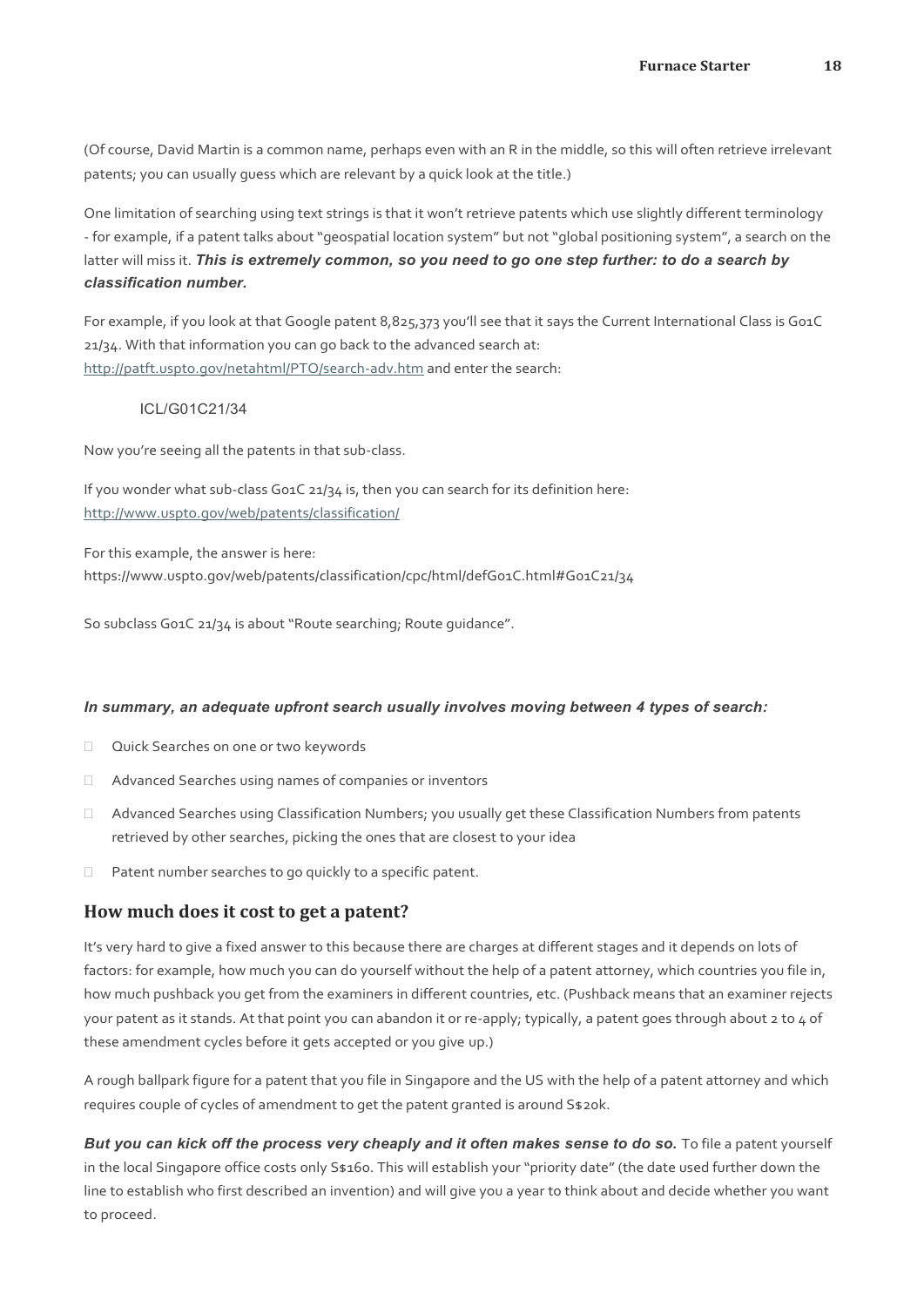# **Self-filing an Application**

If you want to consider the S\$160 self-filing, here are some links to get you started:

- □ Overview of the local process: https://www.ipos.gov.sg/home
- Forms: https://www.ipos.gov.sg/resources/patent

IPOS, our local patent office, IP2SG which will move more of their processes online :

https://www.ipos.gov.sg/resources/ip2sg-faq

# **Which countries should I file in?**

The short answer is: start off in Singapore, then within a year you can decide whether it's worth filing in other countries. For most software/digital inventions your main aim should then be to get a US patent. So SG+US is the usual basic combo that companies here go for.

A slightly longer answer…

All patents are all local to specific countries (eg SG, US) or regions (eg EU). Because Singapore is a small country and for digital technology, a patent that is only granted in SG isn't very valuable – it will only give you a monopoly over products made or sold in SG. But if you get a US patent you have a monopoly there, which is valuable because most software/digital companies need to operate in the US.

If you want to consider a few more places beyond SG+US, it depends where you expect your markets to be, but if you don't know, or your strategy is global domination, you can consider adding according to the size of economies: in Asia the first choices are usually China, Japan and maybe S. Korea, and in Europe it's Germany, UK, and France (the EU is also becoming more and more like a single territory for patent purposes which makes it very compelling – another economy and population roughly the size of the USA)

# **Can I bypass filing in SG and just go for a US patent?**

In theory, yes. But it doesn't make any sense to do so.

First, there is a strict requirement (a national security issue) that anyone resident in Singapore, must get written approval if they want to file elsewhere. See: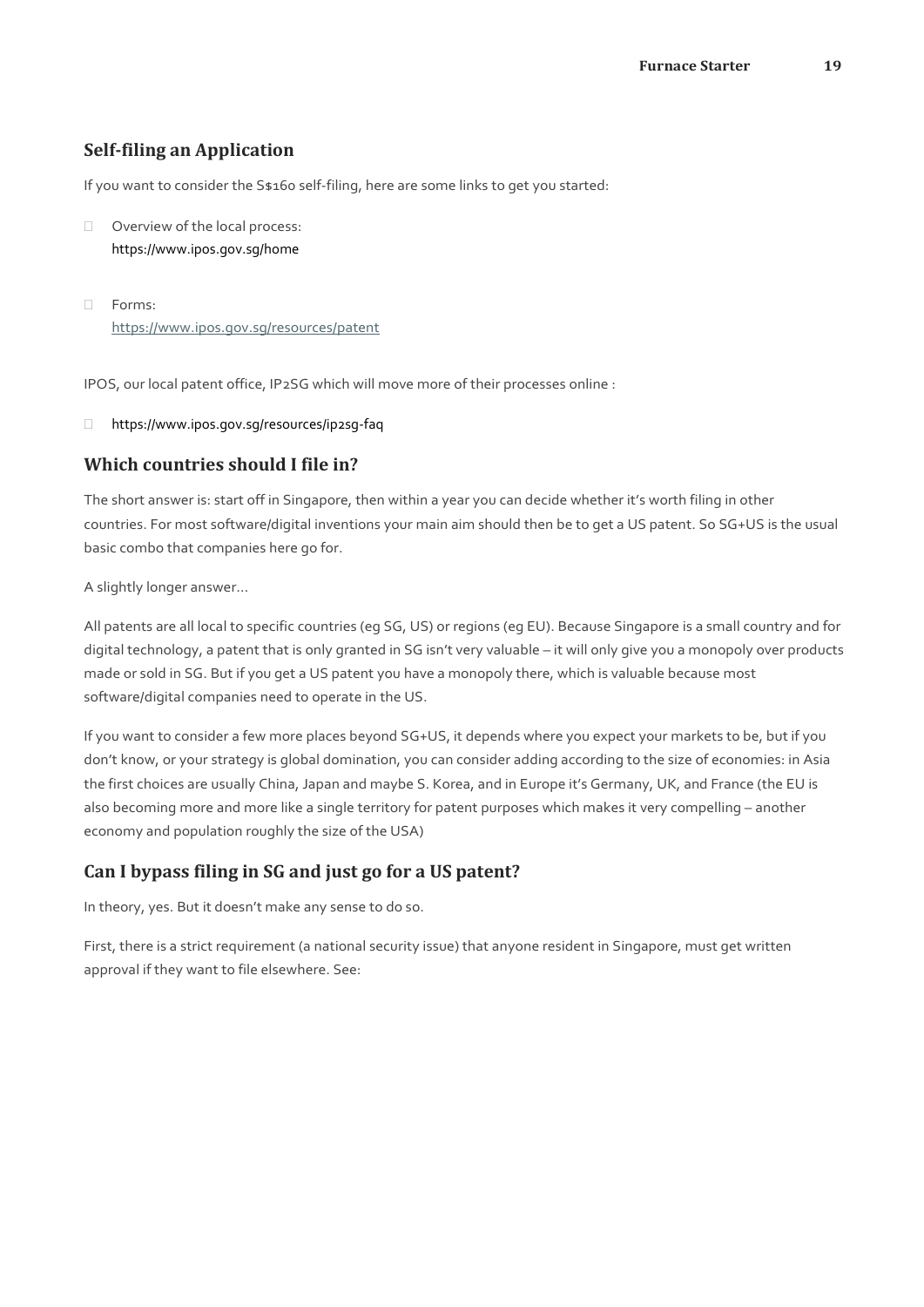- <https://www.ipos.gov.sg/protecting-your-ideas/patent/application-process/expedite-filing-to-countries-outside-SG>
- <https://www.ipos.gov.sg/protecting-your-ideas/patent/application-process/national-security-clearance>

If you file locally first, this gets taken care of and you don't have to go through the whole process of getting written permission.

Secondly, filing in SG establishes your priority date and you can do that for S\$160. You want to "plant that flag in the sand" as early and cheaply as possible.

So, in short, start by filing locally in SG unless you have some unusual reason for doing otherwise.

## **Does getting a patent mean I'm not infringing other people's patents?**

No! Being granted a patent gives you a right to stop other people using your invention. It does not give any rights to do anything yourself. Here's a link that explains this as well as other stuff (from a US perspective):

#### http://idearights.com/patent.asp

# **Where else can I get local help and advice?**

First, ask the Furnace mentors, some of whom have a wealth of experience in patenting.

Another source you can turn to is the NUS Industry Liaison Office (ILO), a division of NUS Enterprise. ILO handles IP generated by NUS students and staff during the course of their study or employment at NUS. This includes evaluating the invention for patentability (assessing the novelty, inventiveness and industrial applicability of the invention), drafting the claims for the patent, and managing the entire patent prosecution process from initial filing to grant and maintenance of the patent. ILO continues to manage the process for companies that license patent-pending technologies from NUS.

- http://www.nus.edu.sg/ILO/for-industry
- http://www.nus.edu.sg/ILO/for-researchers/about-patents

And of course, the Intellectual Property Office of Singapore (http://www.ipos.gov.sg), which has already been referenced a few times in the preceding text.